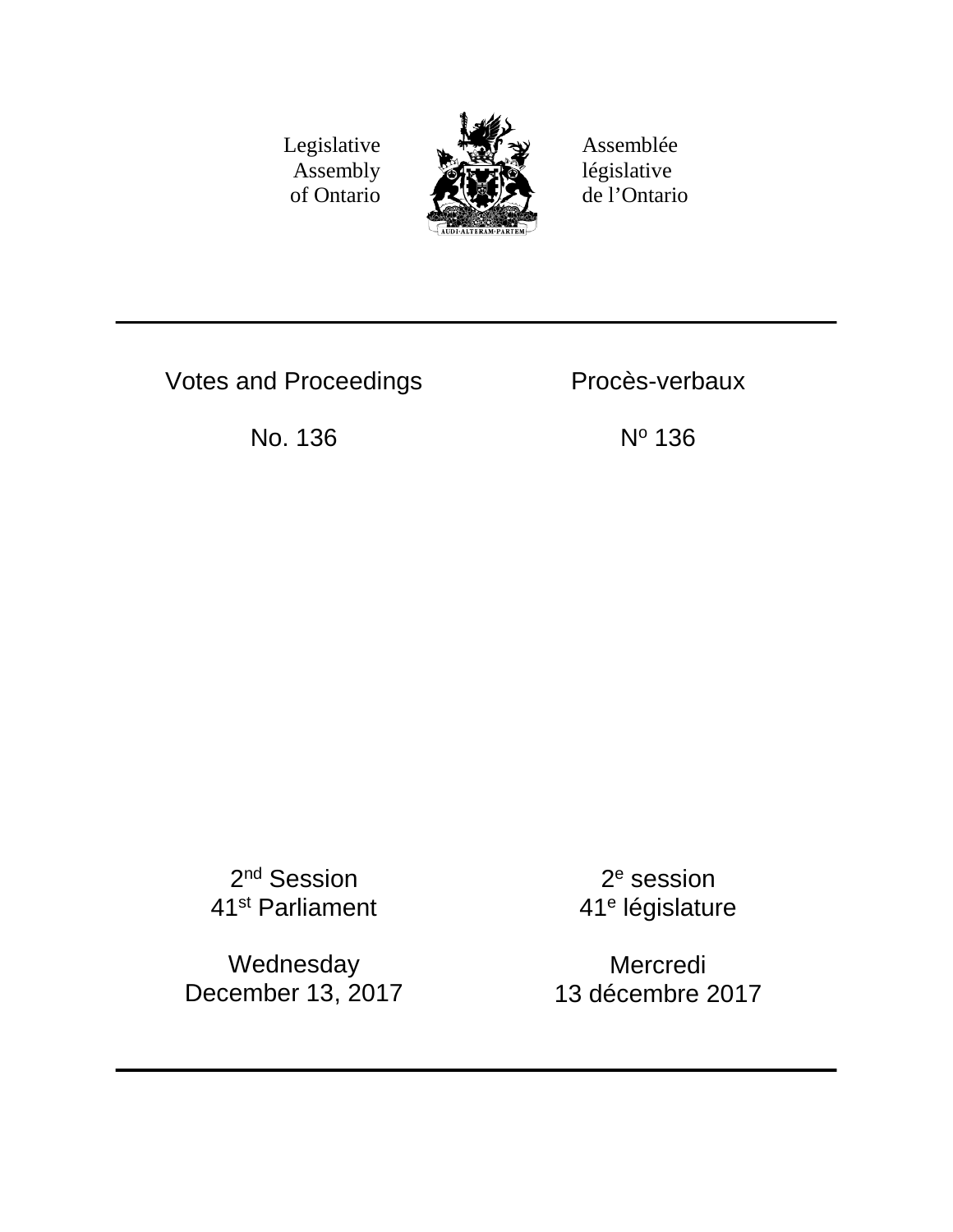### **ORDERS OF THE DAY ORDRE DU JOUR**

Third Reading of Bill 166, An Act to amend or repeal various Acts and to enact three new Acts with respect to the construction of new homes and ticket sales for events.

Pursuant to the Order of the House dated November 15, 2017,

# At 9:53 a.m., the Minister of Children and Youth Services indicated that no further morning business would be called and therefore the House recessed.

### **10:30 A.M. 10 H 30**

### **ORAL QUESTIONS QUESTIONS ORALES**

# **DEFERRED VOTES VOTES DIFFÉRÉS**

Third Reading of Bill 166, An Act to amend or repeal various Acts and to enact three new Acts with respect to the construction of new homes and ticket sales for events.

Carried on the following division:- Adoptée par le vote suivant :-

# \_\_\_\_\_\_\_\_\_\_\_\_

\_\_\_\_\_\_\_\_\_\_\_\_

\_\_\_\_\_\_\_\_\_\_\_\_

Troisième lecture du projet de loi 166, Loi modifiant ou abrogeant diverses lois et édictant trois nouvelles lois en ce qui concerne la construction de logements neufs et la vente de billets d'événements.

| Des Rosiers | Leal           | Naqvi     |
|-------------|----------------|-----------|
| Dhillon     | Malhi          | Potts     |
| Dickson     | Mangat         | Qaadri    |
| Dong        | <b>Martins</b> | Rinaldi   |
| Duguid      | Matthews       | Sandals   |
| Flynn       | Mauro          | Sousa     |
| Fraser      | McGarry        | Takhar    |
| Hoggarth    | McMahon        | Thibeault |
| Hoskins     | McMeekin       | Vernile   |
| Hunter      | Milczyn        | Wong      |
| Jaczek      | Moridi         | Wynne     |
| Kiwala      | Naidoo-Harris  | Zimmer    |
| Lalonde     |                |           |
|             |                |           |

# AYES / POUR - 50

Troisième lecture du projet de loi 166, Loi modifiant ou abrogeant diverses lois et édictant trois nouvelles lois en ce qui concerne la construction de logements neufs et la vente de billets d'événements.

Debate resumed and after some time, Le débat a repris et après quelque temps,

Conformément à l'ordre de l'Assemblée du 15 novembre 2017,

The question was then put. La question a ensuite été mise aux voix.

Vote deferred. Le vote est différé.

À 9 h 53, le ministre des Services à l'enfance et à la jeunesse a indiqué que l'ordre du jour de la séance du matin étant épuisé, la Chambre suspendait ses travaux.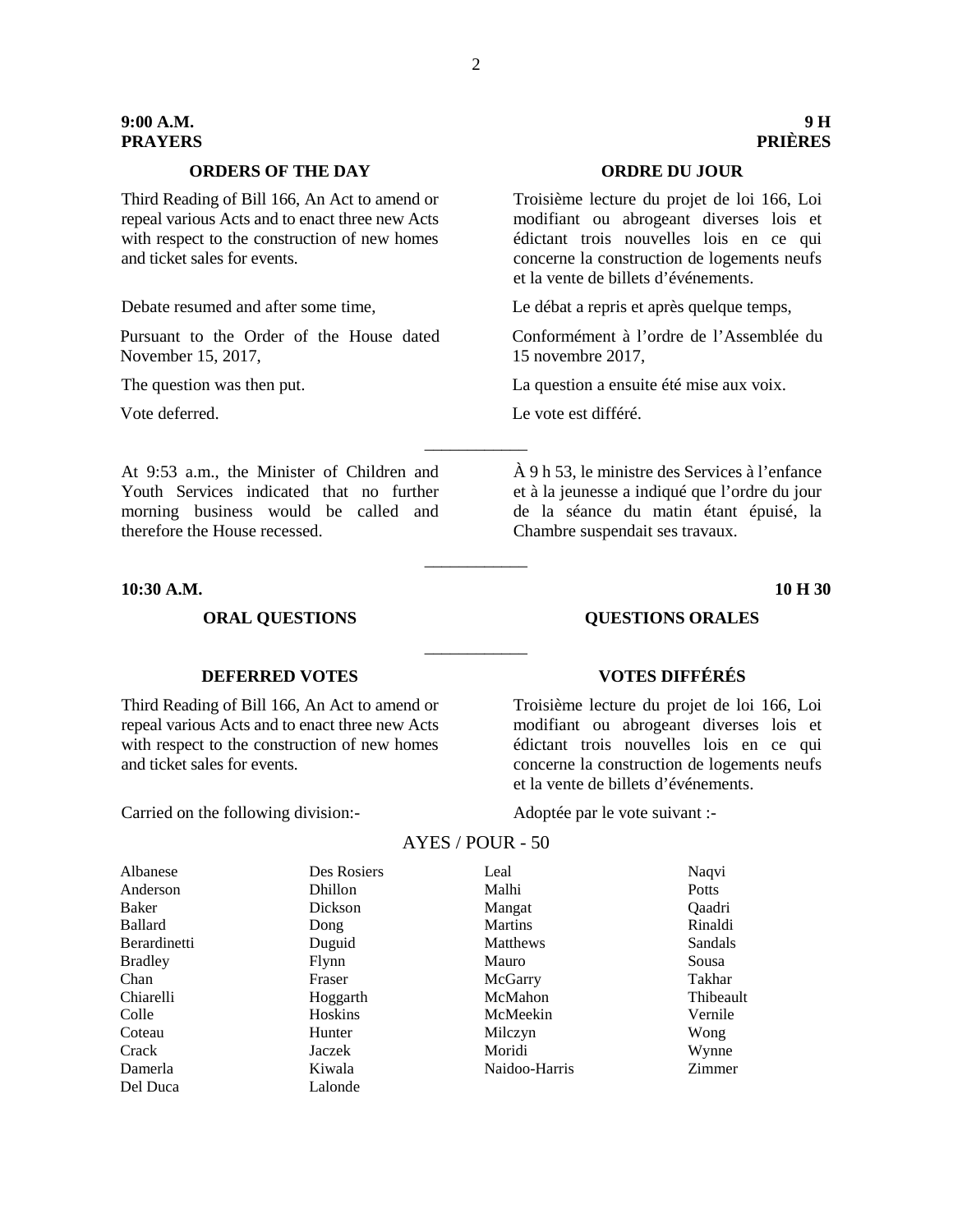|  |  | NAYS / CONTRE - 43 |  |
|--|--|--------------------|--|
|--|--|--------------------|--|

\_\_\_\_\_\_\_\_\_\_\_\_

\_\_\_\_\_\_\_\_\_\_\_\_

Armstrong Arnott Bailey Barrett Bisson Brown Campbell Cho Clark Coe DiNovo

Fedeli Fife French **Gates** Gélinas Gretzky Hardeman Hatfield Horwath Jones MacLaren

MacLeod Mantha Martow McDonell McNaughton Miller (Parry Sound-Muskoka) Natyshak Nicholls Oosterhoff Pettapiece Romano

The Bill passed. Le projet de loi est adopté.

### **3:00 P.M. 15 H**

Standing Committee on Regulations and Private Bills:-

Bill Pr76, An Act to revive J. Van Elsen Holdings Limited.

Bill Pr77, An Act to revive Streetwise Holdings Limited.

Bill Pr78, An Act to revive 608524 Ontario Inc.

Reported without amendment. Rapport est fait sans propositions

Report adopted. Rapport adopté.

Ordered for Second Reading. Ordonné pour la deuxième lecture.

Standing Committee on Public Accounts:- Comité permanent des comptes publics :-

Report on Child and Youth Mental Health (Section 3.01, 2016 Annual Report of the Office of the Auditor General of Ontario) (Sessional Paper No. 376).

Report presented and adoption of recommendations moved.

Mr. Hardeman moved adjournment of the debate.

The House recessed at 11:50 a.m.  $\hat{A}$  11 h 50, la Chambre a suspendu la séance.

Sattler Scott Smith Tabuns Taylor Thompson Vanthof Walker Yakabuski Yurek

### **REPORTS BY COMMITTEES RAPPORTS DES COMITÉS**

Comité permanent des règlements et des projets de loi d'intérêt privé :-

\_\_\_\_\_\_\_\_\_\_\_\_

Rapport sur Services de santé mentale aux

enfants et aux jeunes (Rapport annuel 2016 du Bureau de la vérificatrice générale de l'Ontario, section 3.01) (Document parlementaire nº 376).

Rapport présenté et adoption des recommandations proposée.

M. Hardeman propose l'ajournement du débat.

Carried. Adoptée.

 $\overline{\phantom{a}}$ 

d'amendement.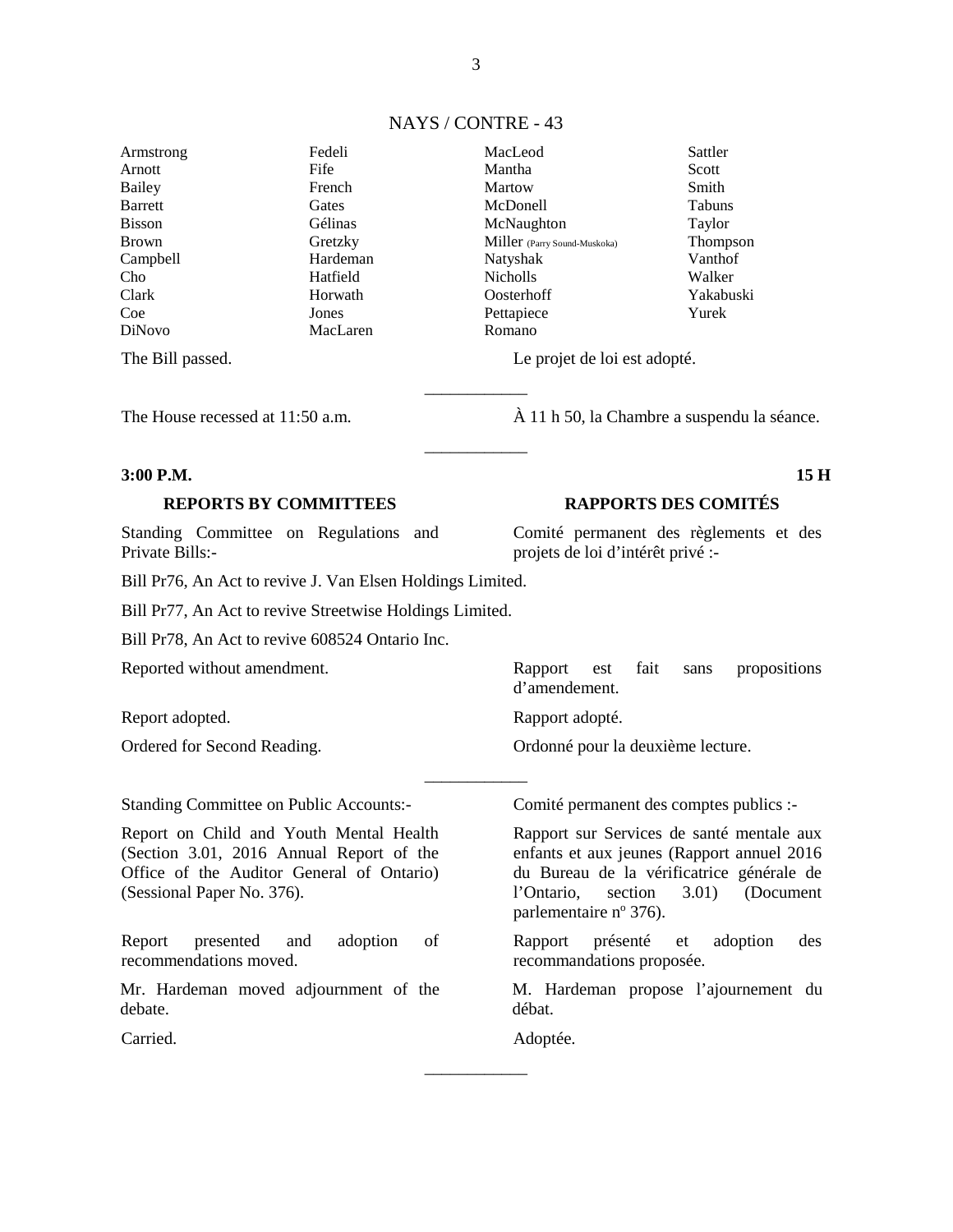Standing Committee on Public Accounts:- Comité permanent des comptes publics :-

Report on Ministry of Transportation – Road Infrastructure Construction Contract Awarding and Oversight (Section 3.10, 2016 Annual Report of the Office of the Auditor General of Ontario) (Sessional Paper No. 377).

Report presented and adoption of recommendations moved.

Mr. Hardeman moved adjournment of the debate.

The following Bills were introduced and read the first time:-

Bill 191, An Act to amend the Education Act in relation to Fetal Alcohol Spectrum Disorder (FASD). Ms. Kiwala.

Bill 192, An Act to amend the Occupational Health and Safety Act to protect workers who speak out about workplace violence and workplace harassment. M<sup>me</sup> Gélinas.

### **MOTIONS MOTIONS**

Ordered, That the requirement for notice be waived for ballot item numbers 25, 27, 28 and 29 in the Order of Precedence for Private Members' Public Business.

Rapport sur Ministère des Transports – Adjudication et surveillance des marchés de construction de l'infrastructure routière (Rapport annuel 2016 du Bureau de la vérificatrice générale de l'Ontario, section 3.10) (Document parlementaire  $n^{\circ}$  377).

Rapport présenté et adoption des recommandations proposée.

M. Hardeman propose l'ajournement du débat.

Carried. Adoptée.

# **INTRODUCTION OF BILLS DÉPÔT DES PROJETS DE LOI**

Les projets de loi suivants sont présentés et lus une première fois :-

Projet de loi 191, Loi modifiant la Loi sur l'éducation en ce qui concerne l'ensemble des troubles causés par 1'alcoolisation foetale. Mme Kiwala.

Projet de loi 192, Loi modifiant la Loi sur la santé et la sécurité au travail pour protéger les travailleurs qui dénoncent la violence au travail et le harcèlement au travail. Mme Gélinas.

With unanimous consent,  $\Delta \text{Vec}$  le consentement unanime,

On motion by Mr. Flynn, Sur la motion de M. Flynn,

Il est ordonné que l'obligation de donner avis fasse l'objet d'une exemption pour les billets de députés numéro 25, 27, 28 et 29 dans l'ordre de priorité des affaires d'intérêt public émanant des députés.

## **PETITIONS PÉTITIONS**

Minimum Wage of \$15 an hour (Sessional Paper No. P-21) Ms. Hoggarth.

The price of gasoline (Sessional Paper No. P-25)  $M<sup>me</sup>$  Gélinas.

Hospital funding (Sessional Paper No. P-30) Ms. Armstrong.

Film Classification Act (Sessional Paper No. P-120) Ms. Armstrong and Mr. Bradley.

Fair treatment of the elderly seeking long-term care placement (Sessional Paper No. P-123) M<sup>me</sup> Gélinas. Industrial wind turbines (Sessional Paper No. P-167) Mr. Bailey.

 $\overline{\phantom{a}}$ 

 $\overline{\phantom{a}}$ 

\_\_\_\_\_\_\_\_\_\_\_\_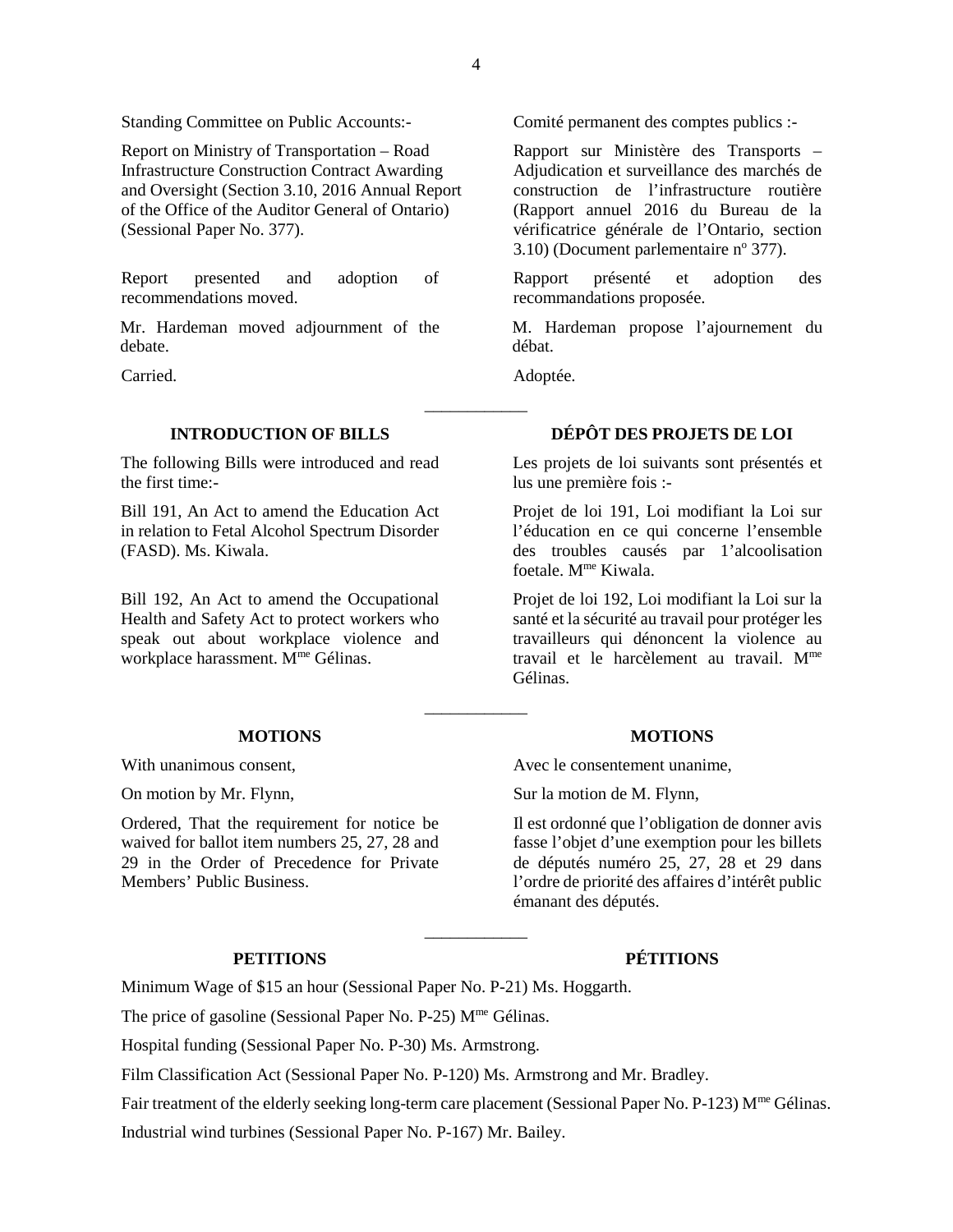Hydro One charges (Sessional Paper No. P-188) Ms. Campbell. Organic products regulation (Sessional Paper No. P-233) Ms. Jones. Widen Highway 401 (Sessional Paper No. P-237) Mr. Nicholls. Training of service animals (Sessional Paper No. P-255) Mr. Fedeli. Tick tracking (Sessional Paper No. P-288) Ms. Thompson.

### **ORDERS OF THE DAY ORDRE DU JOUR**

Third Reading of Bill 177, An Act to implement Budget measures and to enact and amend various statutes.

Pursuant to the Order of the House dated November 29, 2017,

Vote deferred on request of the Chief Government Whip.

On motion by Mrs. McGarry, it was Ordered that the House adjourn.

Troisième lecture du projet de loi 177, Loi visant à mettre en oeuvre les mesures budgétaires et à édicter et à modifier diverses lois.

Debate arose and after some time, Il s'élève un débat et après quelque temps,

Conformément à l'ordre de l'Assemblée du 29 novembre 2017,

The question was then put. La question a ensuite été mise aux voix.

Le vote est différé par requête du Whip en chef du gouvernement.

Sur la motion de M<sup>me</sup> McGarry, il est ordonné que la Chambre ajourne ses travaux.

The House adjourned at 5:06 p.m.  $\overrightarrow{A}$  17 h 06, la Chambre a ajourné ses travaux.

\_\_\_\_\_\_\_\_\_\_\_\_ le président

\_\_\_\_\_\_\_\_\_\_\_\_

### **DAVE LEVAC**

Speaker

\_\_\_\_\_\_\_\_\_\_\_\_

### **PETITIONS TABLED PURSUANT TO STANDING ORDER 39(a)**

# **PÉTITIONS DÉPOSÉES CONFORMÉMENT À L'ARTICLE 39a) DU RÈGLEMENT**

Drive Test (Sessional Paper No. P-249) (Tabled December 13, 2017) Mr. Fedeli.

Auditor General and the Fair Hydro Plan (Sessional Paper No. P-273) (Tabled December 13, 2017) Ms. Jones.

\_\_\_\_\_\_\_\_\_\_\_\_

\_\_\_\_\_\_\_\_\_\_\_\_